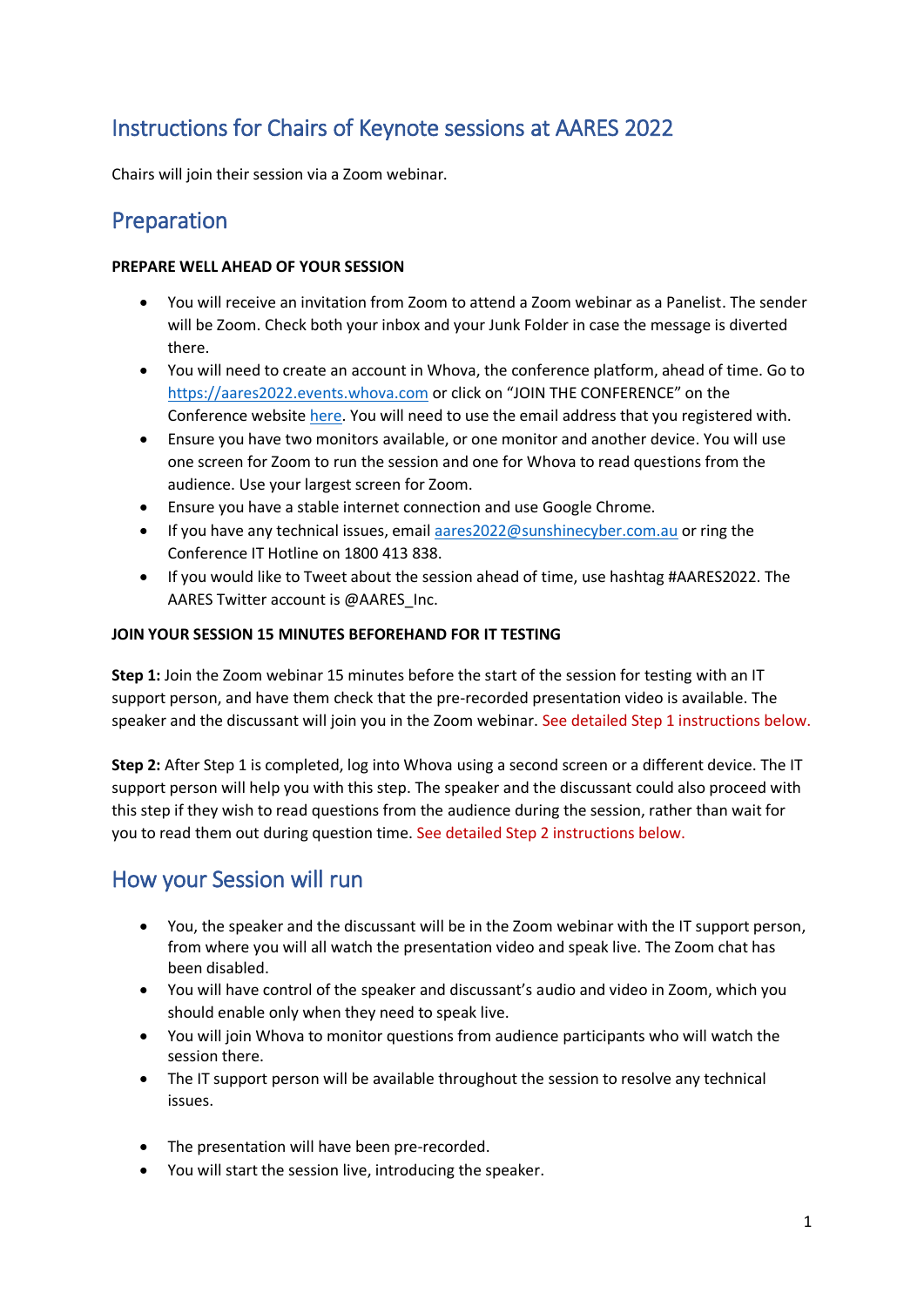- When you say **"Please start the presentation" and "I invite the audience to ask questions through the Q&A tab"**, the IT support person will play the presentation video.
- After the presentation ends:
	- introduce the discussant who will provide remarks live (enable their audio and video).
	- read out selected questions live received from the audience in the Whova Q&A tab, or allow the Discussant to manage this step.
	- allow the speaker to answer questions live (enable their audio and video).
	- close the session live.
- PLease adhere strictly to the timing of the session.
- The session has been allocated one hour in total, for the presentation video (45 minutes), discussant and question time (15 minutes).
- If the video exceeds 45 minutes, then the question time (not the Discussant) must be reduced accordingly.
- The session must end by the allotted time (i.e., within the one hour allocated).

## Step 1: How to Join your Session in Zoom

You will use Zoom to run the session. **Use your largest screen for this purpose.**

Please follow these instructions exactly.

- 1.1 You will receive an invitation from Zoom to attend a Zoom webinar as a Panelist. The sender will be Zoom. Check both your inbox and your Junk Folder in case the message is diverted there.
- 1.2 In your Zoom invitation, click on "Click Here to Join". See **Figure 1** for an example. This will launch your internet browser and open a zoom.us page. Ensure you use Google Chrome.
- 1.3 Click on the "Open Zoom Meetings" dialog box shown by your browser. See **Figure 2** for an example.



1.4 If you do not have the Zoom app installed, click on the "Download Now" link under the Launch Meeting button and follow the installation instructions.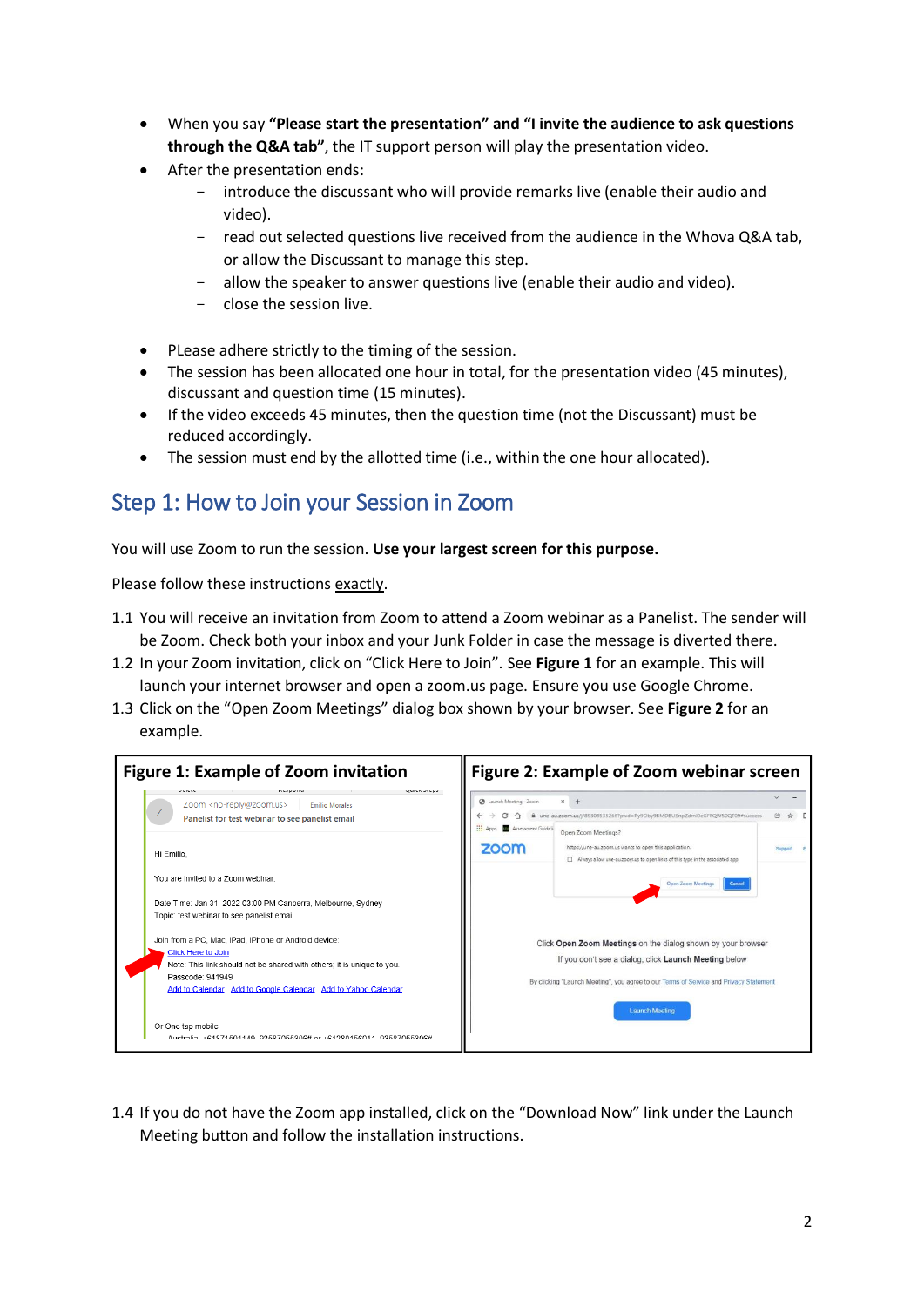# Step 2: How to Join the Whova Q&A

You will use Whova to read questions from audience participants who will watch the session there. **Use your second screen or a different device for this purpose.** You can arrange in advance for the Discussant to take care of this step.

Please follow these instructions exactly.

- 2.1 After step 1 is completed, log into Whova. The IT support person will help you with this step.
- 2.2 Ensure you use Google Chrome.
- 2.3 Go to [https://aares2022.events.whova.com](https://aus01.safelinks.protection.outlook.com/?url=https%3A%2F%2Faares2022.events.whova.com%2F&data=04%7C01%7Clmorales%40myune.mail.onmicrosoft.com%7C1aabab70c2b94687b76308d9da3c8bef%7C3e104c4f8ef24d1483d8bd7d3b46b8db%7C0%7C0%7C637780775845996053%7CUnknown%7CTWFpbGZsb3d8eyJWIjoiMC4wLjAwMDAiLCJQIjoiV2luMzIiLCJBTiI6Ik1haWwiLCJXVCI6Mn0%3D%7C3000&sdata=ld2FreD%2BjwbwzJvXhc1m%2FXDECmzde8uSSsWOLKb%2FpXE%3D&reserved=0) or click on "JOIN THE CONFERENCE" on the Conference websit[e here.](http://aares2022.org.au/) You should have already created an account in Whova using the email address that you registered with. See **Figure 3** for the Whova login page.
- 2.4 Click on the Agenda tab on the left-hand panel. See **Figure 4**.



2.5 The Full Agenda will appear for each day of the conference with session details. See **Figure 5**.

| Figure 5: The Full Agenda has session details for every day |                                                                                                                     |                                           |                                                                                         |                     |                            |             |
|-------------------------------------------------------------|---------------------------------------------------------------------------------------------------------------------|-------------------------------------------|-----------------------------------------------------------------------------------------|---------------------|----------------------------|-------------|
| Ulhova<br>Whova Guides -                                    | Organizing your own event?                                                                                          |                                           |                                                                                         |                     |                            |             |
| The 66th Annual AARES Conference<br>Feb 7 - 11, 2022        |                                                                                                                     |                                           |                                                                                         |                     | Sponsor level<br>Principal | <b>Crav</b> |
| <b>谷 Home</b><br><b>台</b> Agenda                            | Filter by tracks                                                                                                    | ٠                                         | Q Search session name, location, or speaker name                                        |                     |                            |             |
| Sessions<br>٠                                               | <b>Full Agenda</b>                                                                                                  |                                           | My Agenda                                                                               |                     | <b>Rehearsal Sessions</b>  |             |
| Speakers<br>Speed Network                                   |                                                                                                                     | Tue<br>Feb 8                              | Wed<br>Feb 9                                                                            |                     | Thu<br>Feb 10              | >           |
| <b>23 Attendees</b><br>67<br>Community<br>22                | 9:30 AM                                                                                                             |                                           |                                                                                         |                     |                            |             |
| Messages<br><b>Photos</b>                                   | Opening<br>9:30 AM - 10:00 AM<br>Speakers: Shane Fitzsimmons                                                        | <b>View Session</b><br>菌 Add to My Agenda |                                                                                         |                     |                            |             |
| Exhibitors &<br>Л<br>$\rightarrow$<br><b>Sponsors</b>       | 10:00 AM                                                                                                            |                                           |                                                                                         |                     |                            |             |
| .i. Leaderboard                                             | Keynote                                                                                                             |                                           |                                                                                         |                     |                            |             |
| <b>E</b> Resources<br>$\rightarrow$                         | Keynote 1: Food prices and the affordability of healthy diets<br>10:00 AM - 11:00 AM<br>Speakers: William A Masters |                                           |                                                                                         | <b>View Session</b> | 的 Add to My Agenda         |             |
| Feedback to Whova                                           | 11:00 AM                                                                                                            |                                           |                                                                                         |                     |                            |             |
| Organizer Tips<br>About Whova                               | Keynote                                                                                                             |                                           | Keynote 2: Adapting to climate change in an uncertain future: the role for agricultural |                     |                            |             |
|                                                             |                                                                                                                     |                                           |                                                                                         |                     |                            |             |